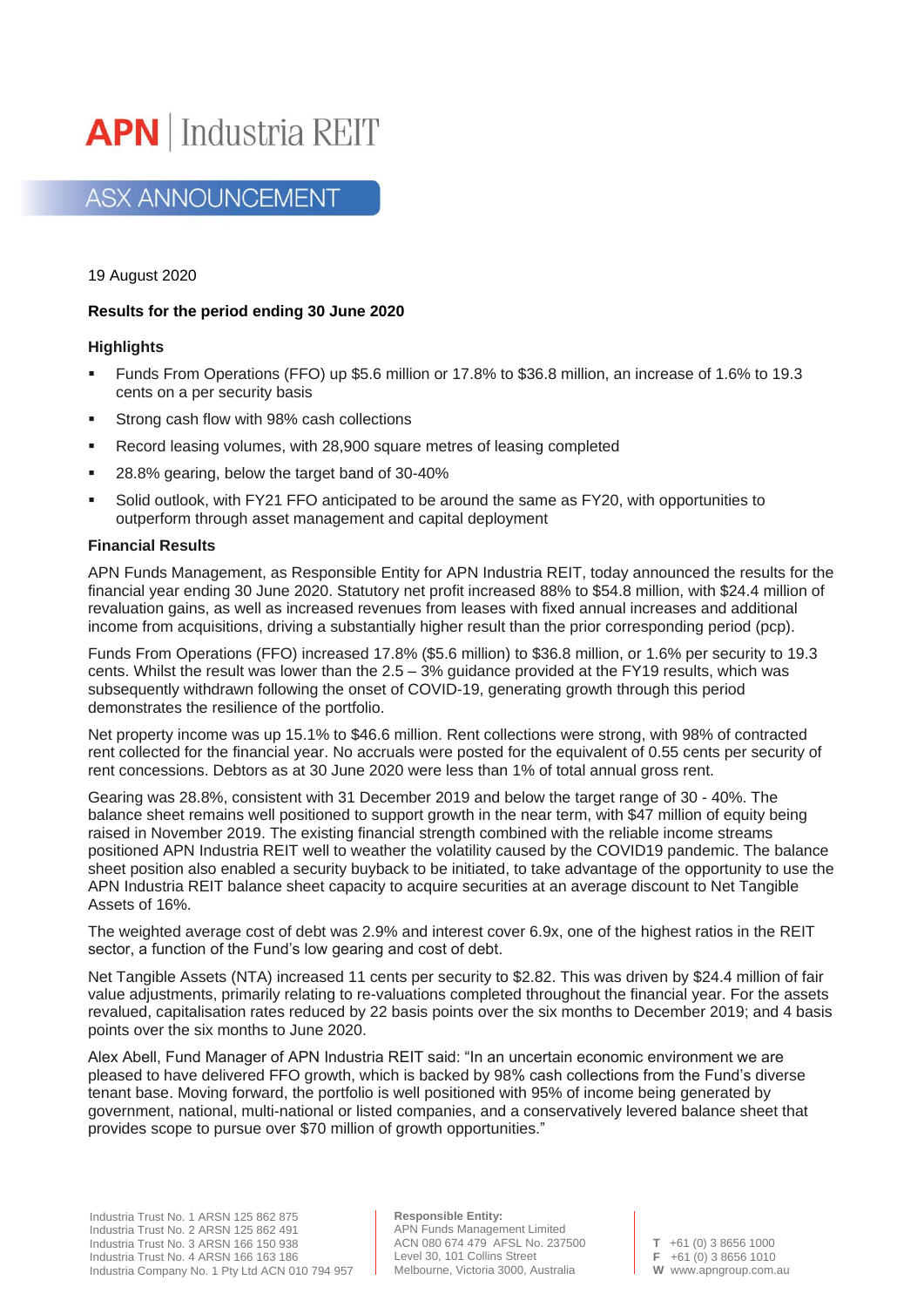# **Property Portfolio**

The APN Industria REIT portfolio comprises 32 assets, 56% of which are industrial warehouses and 44% business park office properties (by value). The weighted average cap rate for the portfolio is 6.38% and weighted average lease expiry (WALE) is 5.7 years.

Leasing across the industrial portfolio totaled 17,300 square meters, including an early renewal of Edlyn Foods at 13 Ricky Way/10 Jersey Drive, Epping, extending the weighted average lease expiry from 4.8 to 8.2 years; and a renewal to Australian Glass Group over 6,100 square metres at 81 Rushdale St, Knoxfield. Both outcomes were ahead of the acquisition business plans, and underpin long term income profiles that reflect an average yield on cost of 7.1%.

An agreement with Westrac has been reached to fund a ~\$5.5 million expansion at 1 Westrac Drive, Tomago, with work scheduled to start in September 2020. The expansion works will enhance Westrac's engineering capabilities at the site, and Westrac will be making a material investment towards the fit out, demonstrating their commitment to the site. The lease has 14.2 years remaining, and the costs incurred will generate a yield on cost of 6.75%.

The business park properties in the portfolio, located at Rhodes and Brisbane Technology Park (BTP), provide high-quality workspaces, are relatively low-density with an abundance of car parking and in close proximity to public transport, and are priced at a discount of over 30% to the CBD. APN's on-the-ground presence and active management leverages these characteristics to drive leasing outcomes, which included 11,600 square metres during the period.

Activity at BTP remained high, with 49 leasing deals completed over 11,100 square metres. Forty lease deals totaling more than 1,900 square metres were completed to tenants leasing less than 200 square metres, demonstrating the appeal to small enterprises - a segment of the market that has been specifically targeted by APN. As a result, occupancy has increased from 50% to 95% at 88 Brandl Street; and from 40% to 89% at 7 Clunies Ross Court, which offers serviced suites on level one.

At Rhodes Corporate Park, although there has been limited vacancy to lease, there has also been good activity for small requirements with two leases completed across 520 square metres. Post balance date, two further leases across 370 square metres have been agreed and only one vacant suite remains to lease.

Since 2018, APN has successfully targeted the small business market at both Rhodes and BTP. We see this segment of the market growing further as the step-change to working remotely has been relatively successful for most organisations since the disruptions caused by COVID-19 began in March 2020. However there have been challenges relating to personal connections, learning opportunities, and the mental health of the workforce, particularly for organisations that are likely to require workspaces that provide privacy and also the ability to collaborate in a safe environment that is close to home for the workforce. APN will continue to adapt to the evolving workplace trends to ensure the APN Industria REIT portfolio remains proactively positioned.

Occupancy as at 30 June 2020 was 94%. Post balance date, leasing transactions have been agreed that will increase occupancy to 96%.

# **Portfolio growth**

APN has been highly selective when executing on growth opportunities. Activity has been largely focusing on opportunities in the warehousing and logistics sector. Over \$1.4 billion of on and off-market opportunities were assessed; offers submitted on ~\$380 million; and \$57.1 million of acquisitions completed. These include the acquisition of 350-356 Cooper St (Epping, Victoria), and 60 Grindle Road (Wacol, Queensland).

APN continues to be focused on real estate fundamentals and long term value creation. Key acquisition criteria continue to be: the location of the underlying asset, and ability to re-lease to other occupiers; underlying land value and replacement cost; and the ability to leverage APN's experience and expertise to add value through asset management initiatives, as demonstrated since 2013.

# **Sustainability and commitment to carbon neutrality in FY21**

Since 2017, APN Industria REIT has been actively reducing carbon emissions and enhancing the energy efficiency of its properties, largely through investments in solar PV and LED lighting. This continued in FY20 with the installation of a 632kW solar PV system at 81 Rushdale Street, Knoxfield, which is forecast to prevent 766,600kg of CO<sup>2</sup> from entering the atmosphere annually.

Across the portfolio, approximately 2.5MW of solar has now been installed, and total  $CO<sub>2</sub>$  emission reductions for FY21 (including LED's) are anticipated to be approximately 3,800 tonnes. At Brisbane Technology Park, where seven properties have been fitted with rooftop solar PV installations, energy self-